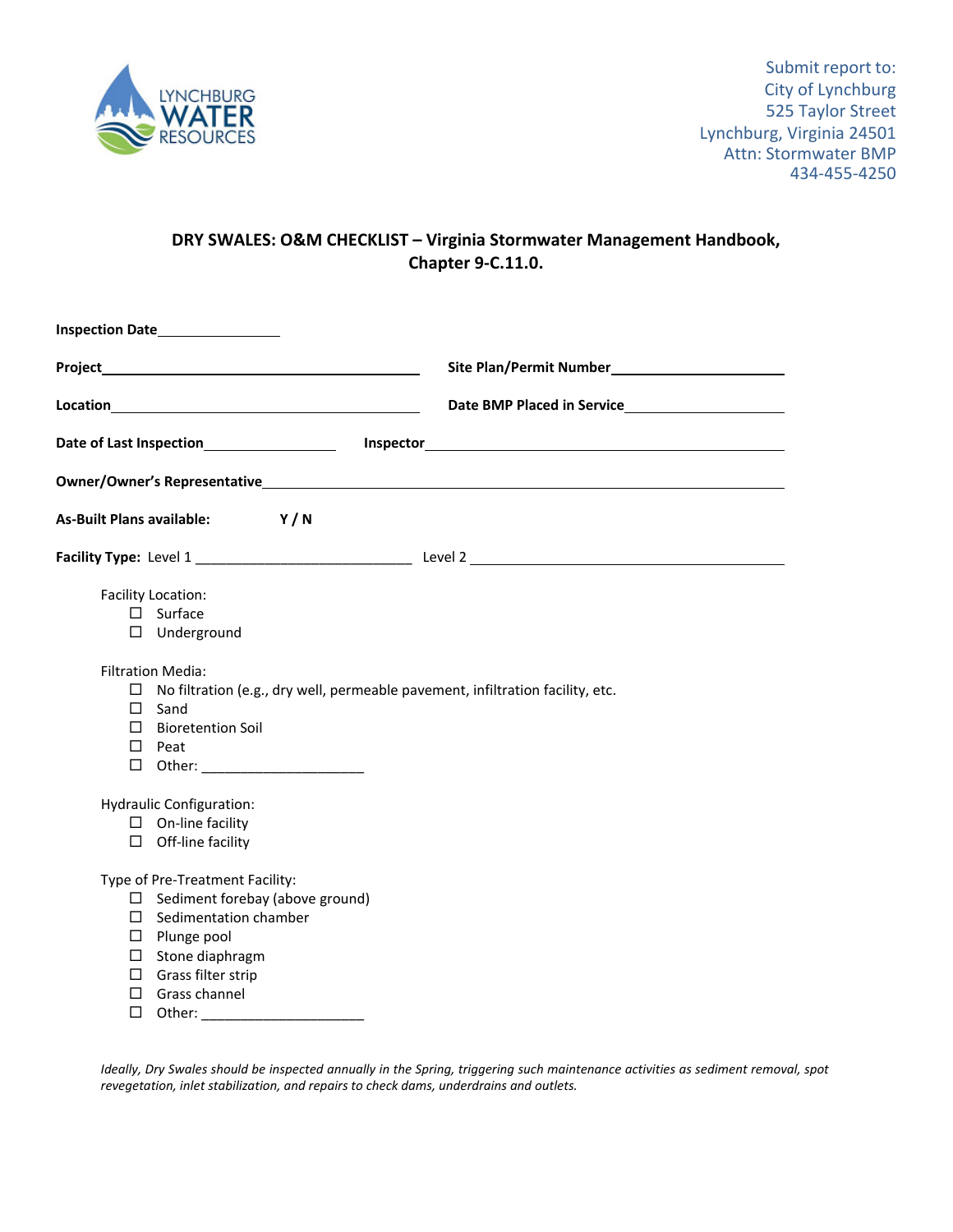| <b>Element of BMP</b>                           | <b>Potential Problem</b>                                                                                                            | Y/N | <b>How to Fix Problem</b>                                                                                                                                               | <b>Who Will</b><br><b>Address</b><br>Problem | <b>Comments</b> |
|-------------------------------------------------|-------------------------------------------------------------------------------------------------------------------------------------|-----|-------------------------------------------------------------------------------------------------------------------------------------------------------------------------|----------------------------------------------|-----------------|
|                                                 | There is excessive trash                                                                                                            |     | Remove immediately                                                                                                                                                      | Owner or                                     |                 |
| Contributing<br><b>Drainage Area</b>            | and debris<br>There is evidence of<br>erosion and / or bare or<br>exposed soil                                                      |     | Stabilize immediately                                                                                                                                                   | professional<br>Owner or<br>professional     |                 |
|                                                 | There are excessive<br>landscape waste or yard<br>clippings                                                                         |     | Remove immediately and<br>recycle or compost                                                                                                                            | Owner or<br>professional                     |                 |
|                                                 | There is adequate<br>access to the pre-<br>treatment facility.                                                                      |     | Establish adequate access                                                                                                                                               | Professional                                 |                 |
| <b>Pre-Treatment</b>                            | There is excessive trash,<br>debris, or sediment.                                                                                   |     | Remove immediately                                                                                                                                                      | Owner or<br>professional                     |                 |
| and Flow<br><b>Spreaders</b>                    | There is evidence of<br>erosion and / or<br>exposed soil                                                                            |     | Stabilize immediately                                                                                                                                                   | Owner or<br>professional                     |                 |
|                                                 | There is evidence of<br>clogging (standing<br>water, noticeable<br>odors, water stains,<br>algae or floating aquatic<br>vegetation) |     | Identify and eliminate the<br>source of the problem. If<br>necessary, remove and clean<br>or replace the clogged<br>material.                                           | Professional                                 |                 |
|                                                 | There is dead<br>vegetation or exposed<br>soil in the grass filter                                                                  |     | Restabilize and revegetate as<br>necessary                                                                                                                              | Owner or<br>professional                     |                 |
|                                                 | The pea gravel<br>diaphragm is at the<br>correct level                                                                              |     | Correct the installation, as<br>needed                                                                                                                                  | Professional                                 |                 |
| <b>Inlet and Swale</b><br><b>Sides and Base</b> | The inlet provides a<br>stable conveyance into<br>the swale                                                                         |     | Stabilize immediately, as<br>needed, and clear blockages.                                                                                                               | Owner or<br>professional                     |                 |
|                                                 | There is excessive trash,<br>debris, or sediment.                                                                                   |     | Remove immediately                                                                                                                                                      | Owner or<br>professional                     |                 |
|                                                 | There is evidence of<br>erosion at or around<br>the inlet                                                                           |     | Repair erosion damage and<br>reseed                                                                                                                                     | Owner or<br>professional                     |                 |
| <b>Check Dams</b>                               | A check dam is not<br>functioning properly.                                                                                         |     | Check upstream and<br>downstream sides of check<br>dams for evidence of<br>undercutting, side cutting or<br>erosion and repair<br>immediately.                          | Professional                                 |                 |
|                                                 | There is a large<br>accumulation of<br>sediment or<br>trash/debris behind the<br>check dam.<br>Invasive species or                  |     | Remove sediment when the<br>accumulation exceeds 25% of<br>the original Tv. Remove<br>trash/debris and clear<br>blockages of weep holes.<br>Remove invasive species and | Professional<br>Owner or                     |                 |
|                                                 | weeds make up at least                                                                                                              |     | excessive weeds immediately                                                                                                                                             | professional                                 |                 |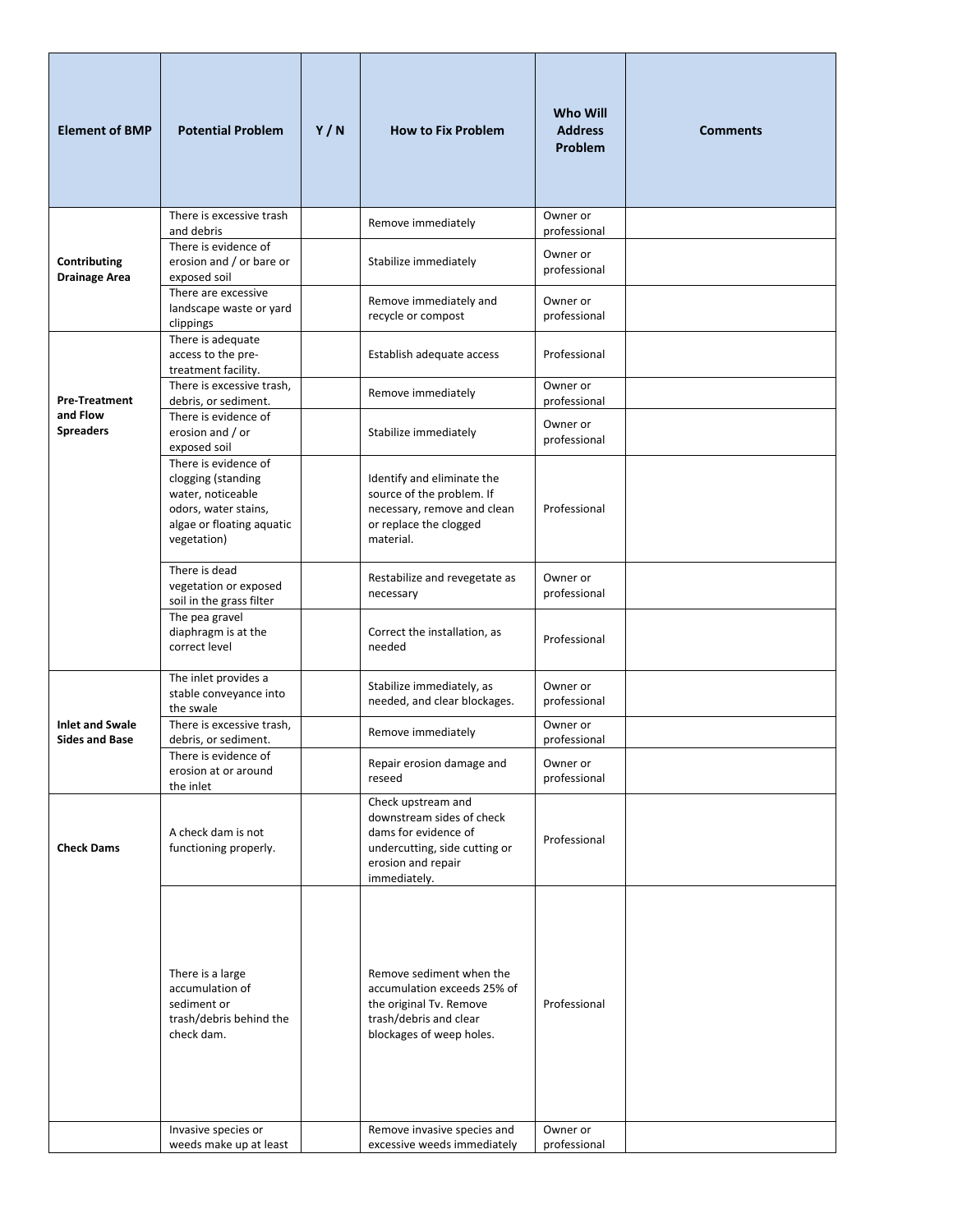| <b>Element of BMP</b> | <b>Potential Problem</b>                                                                                                              | Y/N | <b>How to Fix Problem</b>                                                                                                                                                                                               | Who Will<br><b>Address</b><br><b>Problem</b> | <b>Comments</b> |
|-----------------------|---------------------------------------------------------------------------------------------------------------------------------------|-----|-------------------------------------------------------------------------------------------------------------------------------------------------------------------------------------------------------------------------|----------------------------------------------|-----------------|
| Vegetation            | 10% of the facility's<br>vegetation                                                                                                   |     | and replace vegetation as<br>needed.                                                                                                                                                                                    |                                              |                 |
|                       | Trees form an overhead<br>canopy that may drop<br>leaf litter, fruit and<br>other vegetative<br>materials that may<br>cause clogging. |     | Prune or remove vegetation<br>and organic litter as necessary.                                                                                                                                                          | Owner or<br>professional                     |                 |
|                       | Grass height is not<br>consistent with<br>standards.                                                                                  |     | Dry Swales must be mowed to<br>keep grass at a height of 4" to<br>9". Remove grass clippings<br>after mowing.                                                                                                           | Owner or<br>professional                     |                 |
|                       | The grass cover is not<br>dense enough or is<br>dead or dying                                                                         |     | Increase watering and reseed,<br>if necessary, to maintain 95%<br>turf cover, but avoid using<br>chemical fertilizers unless<br>absolutely necessary. Replace<br>salt-killed vegetation with salt-<br>tolerant species. | Professional                                 |                 |
| Filter Media/ Soil    | There is evidence that<br>chemicals, fertilizers,<br>and/or oil are present                                                           |     | Remove undesirable chemicals<br>from media and facility<br>immediately, and replace<br>mulch or media as needed                                                                                                         | Professional                                 |                 |
|                       | There is excessive trash,<br>debris, or sediment.                                                                                     |     | Remove trash and debris<br>immediately. Check plant<br>health and, without damaging<br>plants, manually remove the<br>sediment, especially if the<br>depth exceeds 20% of the<br>facility's design depth.               | Owner or<br>professional                     |                 |
|                       | There is evidence of<br>erosion and / or<br>exposed soil                                                                              |     | Stabilize immediately                                                                                                                                                                                                   | Owner or<br>professional                     |                 |
|                       | There is evidence that<br>chemicals, fertilizers,<br>and/or oil are present                                                           |     | Remove undesirable chemicals<br>from media immediately, and<br>replace mulch or media as<br>needed                                                                                                                      | Professional                                 |                 |
| <b>Underdrain</b>     | The perforated pipe is<br>not conveying water as<br>designed                                                                          |     | Determine if the pipe is<br>clogged with debris or if<br>woody roots have pierced the<br>pipe. Immediately clean out or<br>replace the pipe, as necessary.                                                              | Professional                                 |                 |